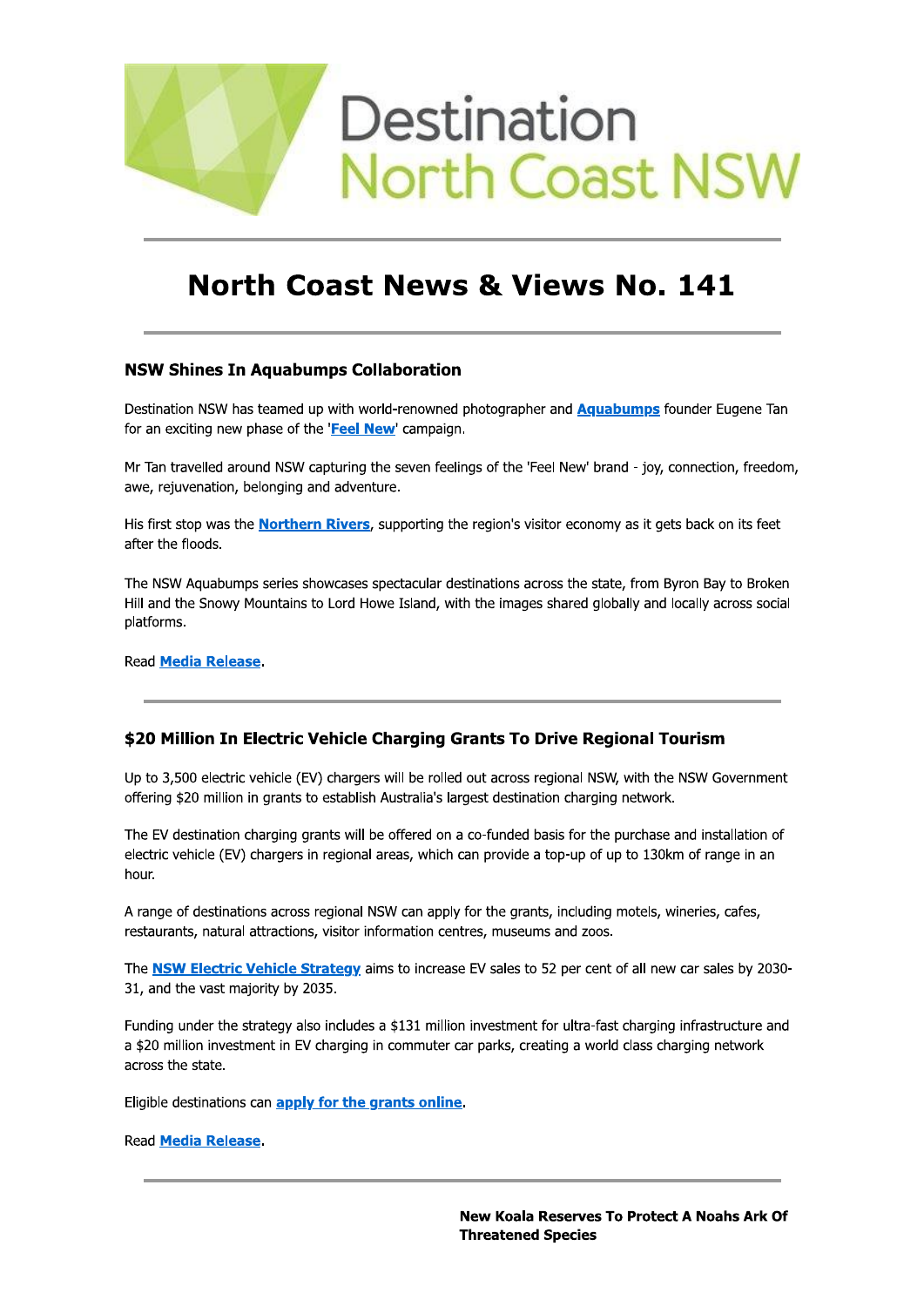

Koalas, long-nosed potoroos and powerful owls are among more than 20 threatened species to benefit from three additions to the NSW national parks estate including 752 hectares adjoining Bundjalung National Park near Yamba and 200 hectares adjoining Killabakh Nature Reserve, in the ranges north of Taree.

Find more details in this **Media Release** and to learn about koala conservation, visit the **NSW Department** of Planning and Environment.

# **Eligibility Checker For Business Flood Grants**

Flood-affected businesses are being encouraged to continue accessing support and assistance from the NSW Government, with a new five-step eligibility checker now live on the Service NSW website.

To use the eligibility checker, visit **Service NSW**.

**Read Media Release.** 

# \$10,000 Small Business Northern Flood Grant Now Open

Flood-impacted small business owners and not-for-profits in the Northern Rivers region can apply for the \$10,000 Small Business Northern Flood Grant to help with rent, wages, government fees and other business costs.

The grant is targeted at the highly impacted Northern Rivers local government areas of Ballina, Byron, Clarence Valley, Lismore, Kyogle, Richmond Valley and Tweed Shire.

# \$55 Million To Help Sports Recover From Floods

The NSW Government has announced a \$55 million Sport Infrastructure Recovery Fund to help sporting organisations impacted by flooding in February and March get back in the game.

The Fund will complement the Government's other flood recovery packages and will support the repair and reconstruction of flood-damaged sports facilities.

The Fund will open for applications mid-year, with councils and a range of sporting organisations eligible to apply for funding.

Read **Media Release**.

# **NSW Streets To Be Transformed**

High streets across the state will come alive as the next round of the \$20 million Streets as Shared Spaces program rolls out.

Following the success of the award-winning program, this second round will support councils across NSW to test innovative changes that strengthen the amenity and economic vitality of high streets and surrounds.

The Streets as Shared Spaces program provides funding for councils to test and pilot new and innovative ideas that temporarily adapt streets as safe, shared public spaces to support healthier, safe and resilient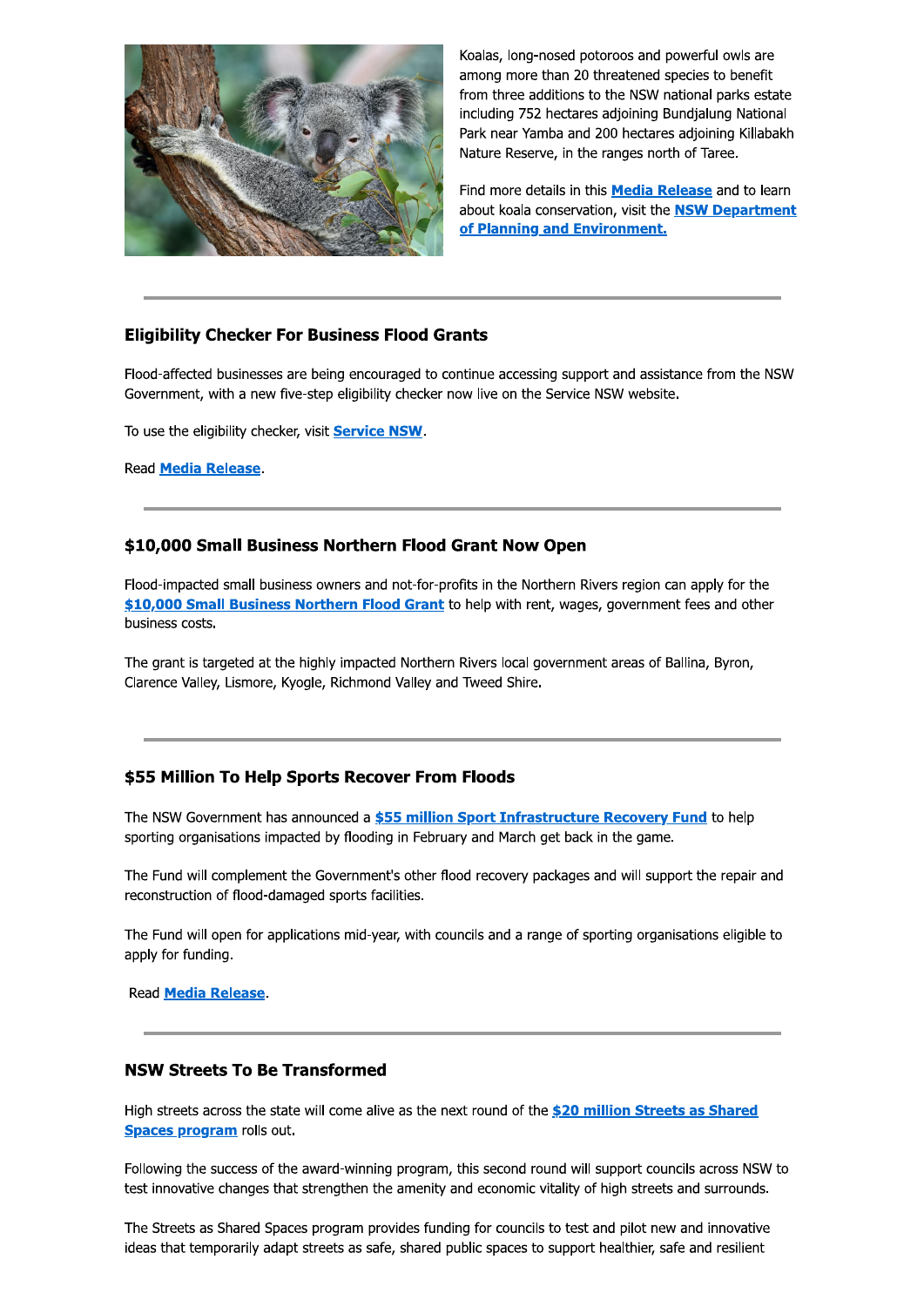communities.

# **Funding Open Now For Crown Reserves**

Crown land across NSW is set to be improved, after the NSW Government reserved \$17 million to upgrade and maintain facilities across the state.

Last year's Crown Reserves Improvement Fund provided over \$15 million in grants for 257 projects across NSW that benefited local communities and community facilities used by organisations like surf lifesaving clubs, showgrounds, scouts and girl guide groups, pony clubs etc.

Eligible applicants include community groups who use Crown land, and all showgrounds including those on freehold land, for projects that can deliver social, cultural, environmental or economic benefits.

Applications for this year's NSW Government's Crown Reserves Improvement Fund are open from now until 3 June 2022.

**Read Media Release.** 

# **Funding To Open Newcastle Airport To The World**

The Australian Government is providing \$55 million to make the Newcastle Airport an international hub. Building on its \$66 million investment to upgrade the runway, the Government has announced additional funding to upgrade and expand the terminal, which is expected to bring a further 850,000 visitors to the region.

Transforming Newcastle Airport into an international hub will also create more than 4400 jobs and generate \$12.7 billion in economic activity.

# Industry Insights - Tourism Businesses In Australia Report: June 2016 To 2021

This report provides statistics on Australia's tourism businesses. It reports on changes from June 2016 to June 2021 in:

- business size
- numbers
- contributions.

By presenting information over this timeframe, this report shows the:

- strong growth in tourism demand prior to the pandemic
- severe disruption to Australia's visitor economy in 2020 and 2021.

# **Around The Region**

# **Clarence Valley Economic Development and Tourism Advisory Committee**

Clarence Valley Council is currently calling for nominations to join the Economic Development and Tourism Advisory Committee that will operate for the term of the Council until September 2024. This is a new advisory committee formed under the newly elected Council with draft terms of reference include advising on the promotion, enhancement, and generation of sustainable economic development and tourism within Clarence Valley: advice on economic development and tourism strategies and associated performance measures, and to advise on the promotion, facilitation, and coordination of opportunities for economic development and employment growth as guided by CVC's strategic planning.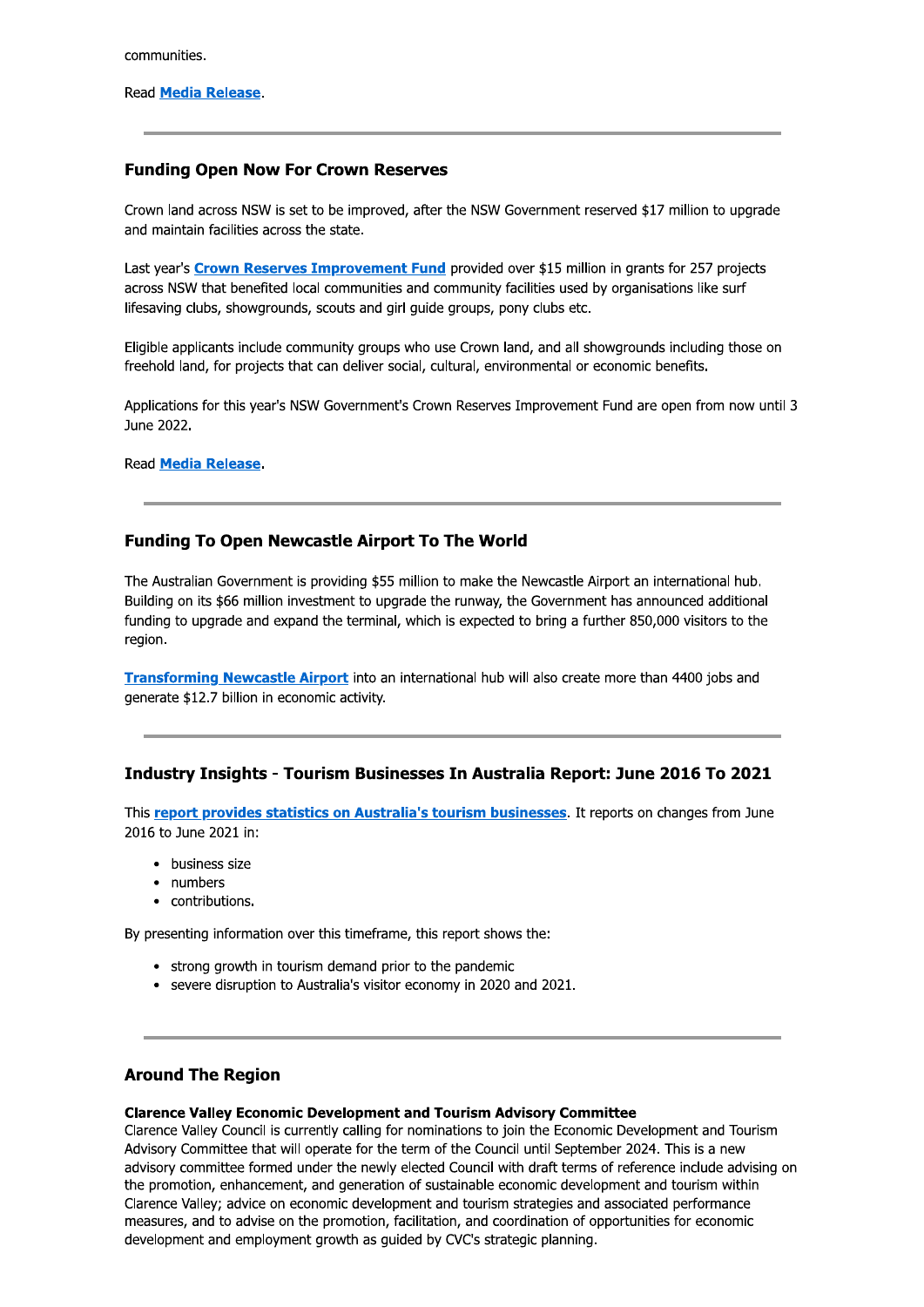Enquiries to Jo Harding, Council's Acting Industry Engagement Officer.

#### **Coffs Coast - Small Green Steps To Sustainability**

Often the biggest barrier to sustainability for many business owners is "where do I start".

Businesses of all types and sizes can benefit from this opportunity to learn and network with other likeminded people. The forum is sure to inspire, educate and leave you feeling motivated that sustainability is possible! Join this FREE event as part of Coffs Coast ECO Month.

**Sustainability is Possible - Small Green Steps for Businesses (registration required)** 

- 5.00pm 7.00pm, Thursday 26 May 2022
- C.ex Coffs International Stadium

### **Have Your Sav - Coffs Harbour**

If you are a Coffs Harbour resident, here's two important ways for you to have your say and shape the future of the city:

- MyCoffs Community Strategic Plan
- Coffs Harbour Jetty Revitalisation

# Accessible And Inclusive Tourism Conference - Kempsey Event

Kempsey Shire Council has secured 30 free spots for local tourism operators to attend the virtual Accessible and Inclusive Tourism Conference in the Asia Pacific (AITCAP).

In Kempsey, 4-6pm on Thursday 26 May, the final day of the conference will be live streamed from the Country Universities Centre and attendees will be joined in person by professional athlete Ellie Cole, one of Australia's most accomplished Paralympians, for a conversation on her experiences with Accessible and Inclusive travel to be followed by a networking happy hour.

Get your **FREE Tickets** here.

# **Industry Development & Other Opportunities**

#### **FREE Program Accelerates Digital Skills In NSW Visitor Economy**

The NSW Government is launching a Digital Skills Accelerator for Tourism program to help NSW tourism businesses transform their online marketing. Destination NSW has partnered with digital consultancy Tourism Tribe to offer the free program to accommodation providers, tour companies and visitor attractions.

The program complements NSW First Program content, which includes 'how to' guides, resources and ondemand webinars for tourism businesses.

The Digital Skills Accelerator for Tourism program will be open to 150 tourism businesses in NSW.

Review eligibility criteria and apply here. Read Media Release.

#### **Music Festival Organiser's Guide**

Music festival organisers now have a one-stop shop to help them plan the ultimate event. The online Music Festivals Guide has been developed to cut red tape and make it easier for operators to organise their events. The online resource enables festival organisers to refer to a simple approvals checklist, understand who to talk to, what approvals are needed and when, so the festival runs smoothly.

#### **Business Resilience Program**

The **Business Resilience Toolkit is a free online program** to help businesses in our region and beyond prepare for future disasters and disruptions. It's available to all Northern Rivers-based businesses and Nambucca Shire Businesses. The course is delivered via 26 fortnightly modules and empowers businesses in NSW to prepare, connect and build resilience. This is a Bushfire Community Recovery and Resilience Fund project with registrations are open until September 2022.

# Nexia Australia: Northern Rivers Scholarships For Flood Impacted Businesses

The Nexia Australia Leaders for IMPACT Scholarships - supporting businesses impacted by the floods in the Northern River Region are open to business owners and CEOs of for profit SMEs and community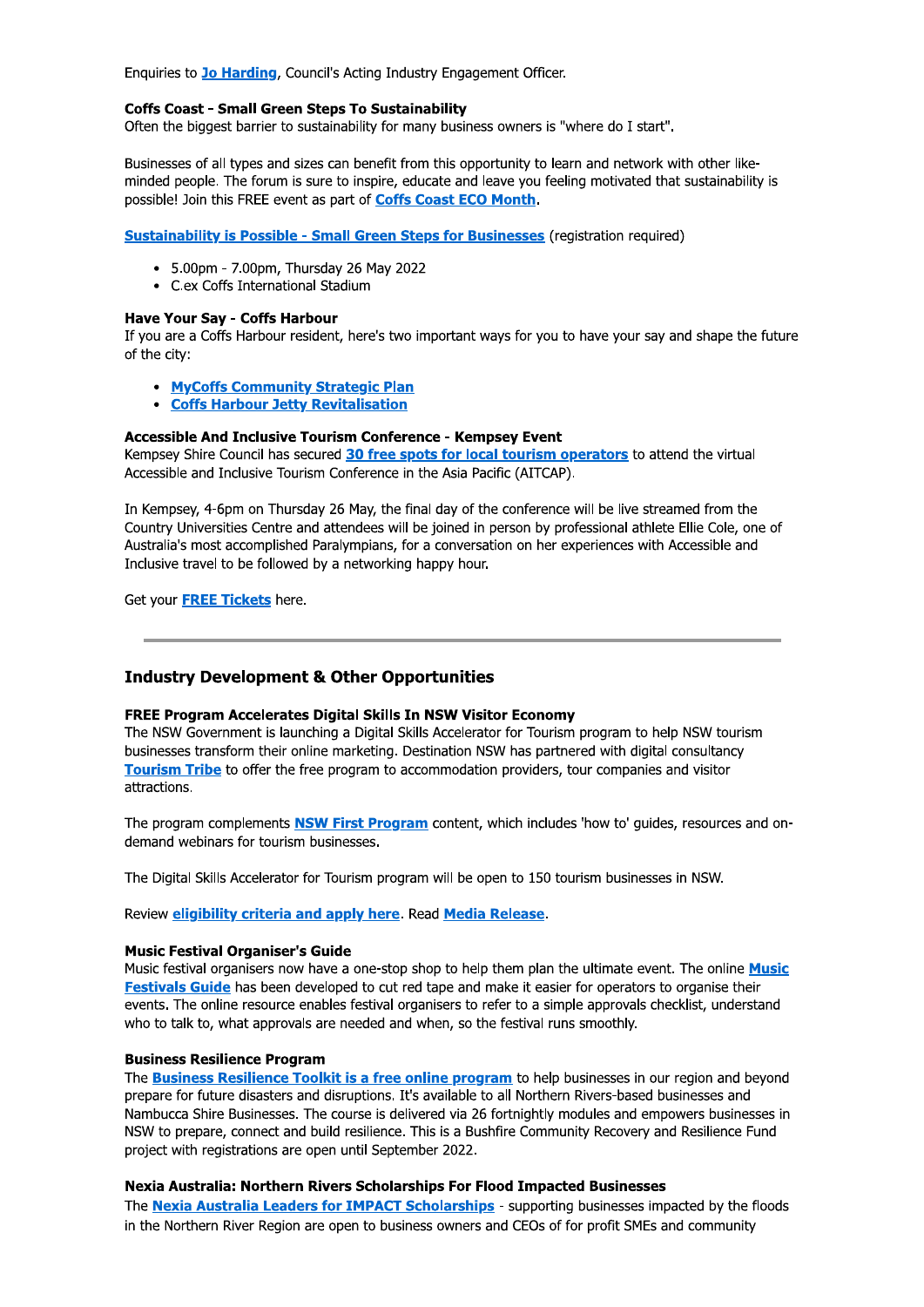organisations operating in the Northern Rivers. Nexia Australia has partnered with the Leaders for IMPACT Network to provide 12 x 4 month scholarships to support leaders and business owners in the region.

## **Northern Rivers Food Industry Breakfast Event**

NRF Industry Breakfast Event - Panel Discussion "The Pricing Challenge: knowing your product's worth", 8.00am - 10.00am, 30 May 2022.

## **Responsible Tourism Project**

Tourism Australia are conducting a research project on the impact of tourism on the local environment, community, and culture. The feedback will help to tailor communications for travellers in specific regions to educate and encourage responsible and respectful travel.

Now more than ever, it is critical to have a proactive approach for how the tourism sector, its partners, and stakeholders face the future positively and sustainably. Please complete this important survey, which will take less than 10 minutes.

#### **TAFE NSW: Wage Subsidies Available For Local Businesses**

50% wage subsidy available for one year for any eligible existing and new staff commenced into a Workplace Traineeship prior to 30th June 2022.

Training is available in all of the following areas: Communication and Marketing, Information Technology, Business Administration and Management, Retail Operations and Retail Management, Supply Chain Operations, Kitchen Operations / Commercial Cookery, Hospitality Management Hair and Beauty Training and Salon Management, Laboratory Skills, Project Management and many Trade Traineeships and Apprenticeships.

For more info contact Derek Whitney or phone 0456 961 263.

#### **TAFE NSW Auslan Training**

TAFE NSW offer non-accredited Auslan (sign language) Training, for 2 hours a week for 4 weeks at \$150 per person. This is a virtual course starting 9 June 2022 with plans to run these courses each month. Basic signing could be a terrific skill for Visitor Information Centres or any tourism business.

#### **New Tools To Better Serve Visitors With Access Needs**

The **Asia Pacific Economic Cooperation (APEC)** has developed new tools for visitor economy operators in the Asia-Pacific region to better serve travellers with access needs, including those living with disability. Around 16.7 per cent of the region's population live with a disability and the resources are aimed at giving them greater choice and control over their travel decisions.

The tools include Best Practice Guidelines for Tourism Access and Inclusion and a suite of practical online resources for tourism operators.

#### **Regional Event Management Training Program**

**rEVENTS ADADEMY** have opened early bird registrations for their 7 week Intensive Regional **Event Management Training Program running 18** July to 2 September 2022.

Core training modules include:

- · Strategic Planning
- Event Planning
- Volunteer Management
- Gant Funding & Event Finance
- Risk & Operations

Register as an early bird before Sunday 15 May for a 20%.